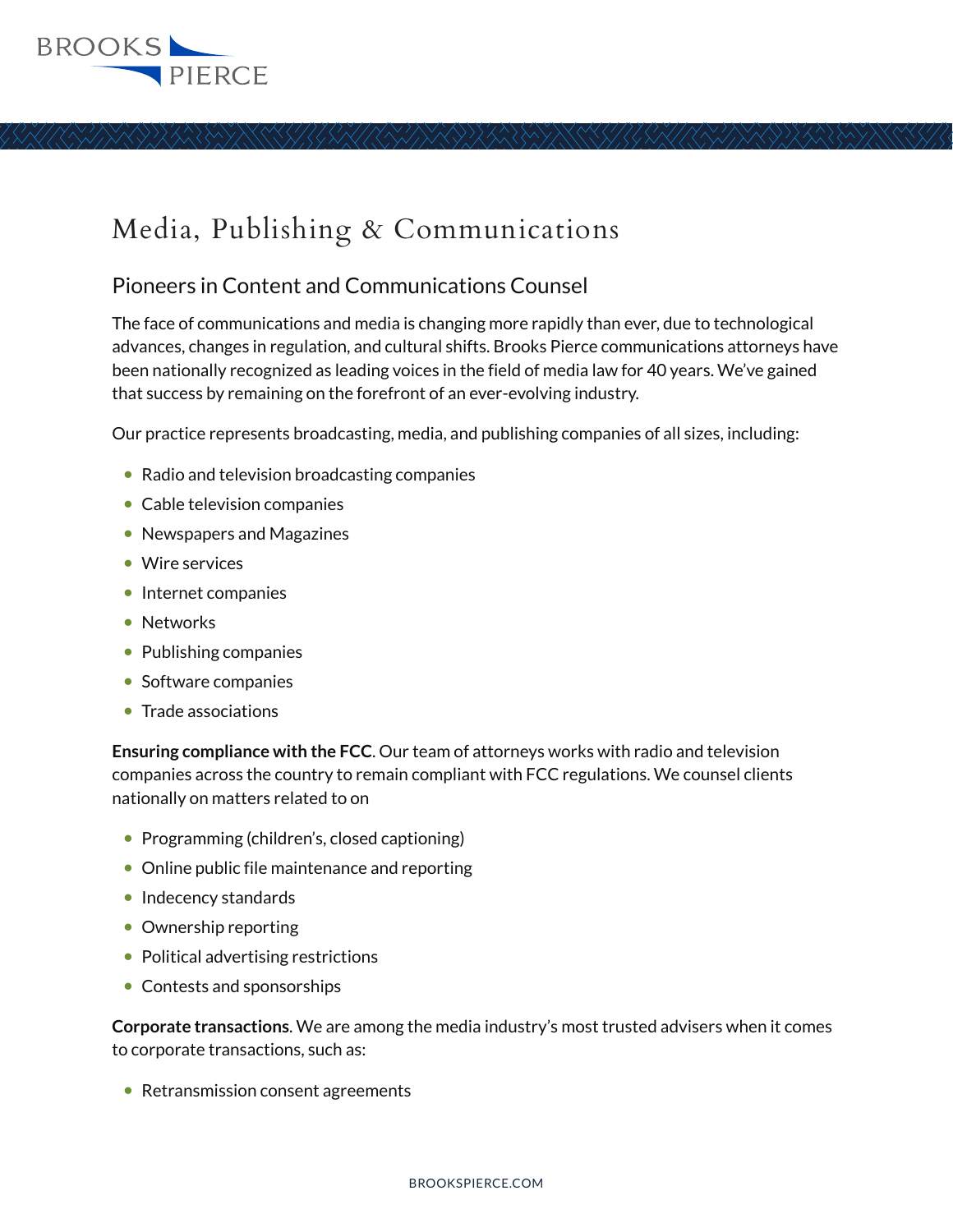

- Mergers and acquisitions
- Cable franchising
- Network affiliation agreements
- Sales and purchases of stations, papers or companies
- Stock purchase agreements

**Public Policy**. Our communications attorneys have years of experience representing broadcasting companies and trade associations before state and federal administrative boards, legislators, rulemaking proceedings, and Congressional committees. We have drafted legislation and regulation impacting the media industry, and inform and advise our clients on remaining compliant with changing regulation. Further, our attorneys regularly advise media and technology clients on issues such as:

- Advertising and trade regulations
- Cable franchise agreements
- Cable, satellite, web-streaming, and satellite carriage of television signals
- Copyright and intellectual property
- Digital television
- Equal employment opportunity and EEOC matters
- Federal and state political broadcasting rules
- Indecency standards and regulations
- Libel and slander
- Licensing agreements
- Lottery and contest regulations
- Low-power FM radio
- Marketing program compliance
- Media ownership
- Network affiliation agreements
- Non-competition agreements, antitrust, and unfair trade practices
- OSHA and FCC radiation regulations
- Privacy, wiretapping, freedom of information issues
- Re-transmission agreements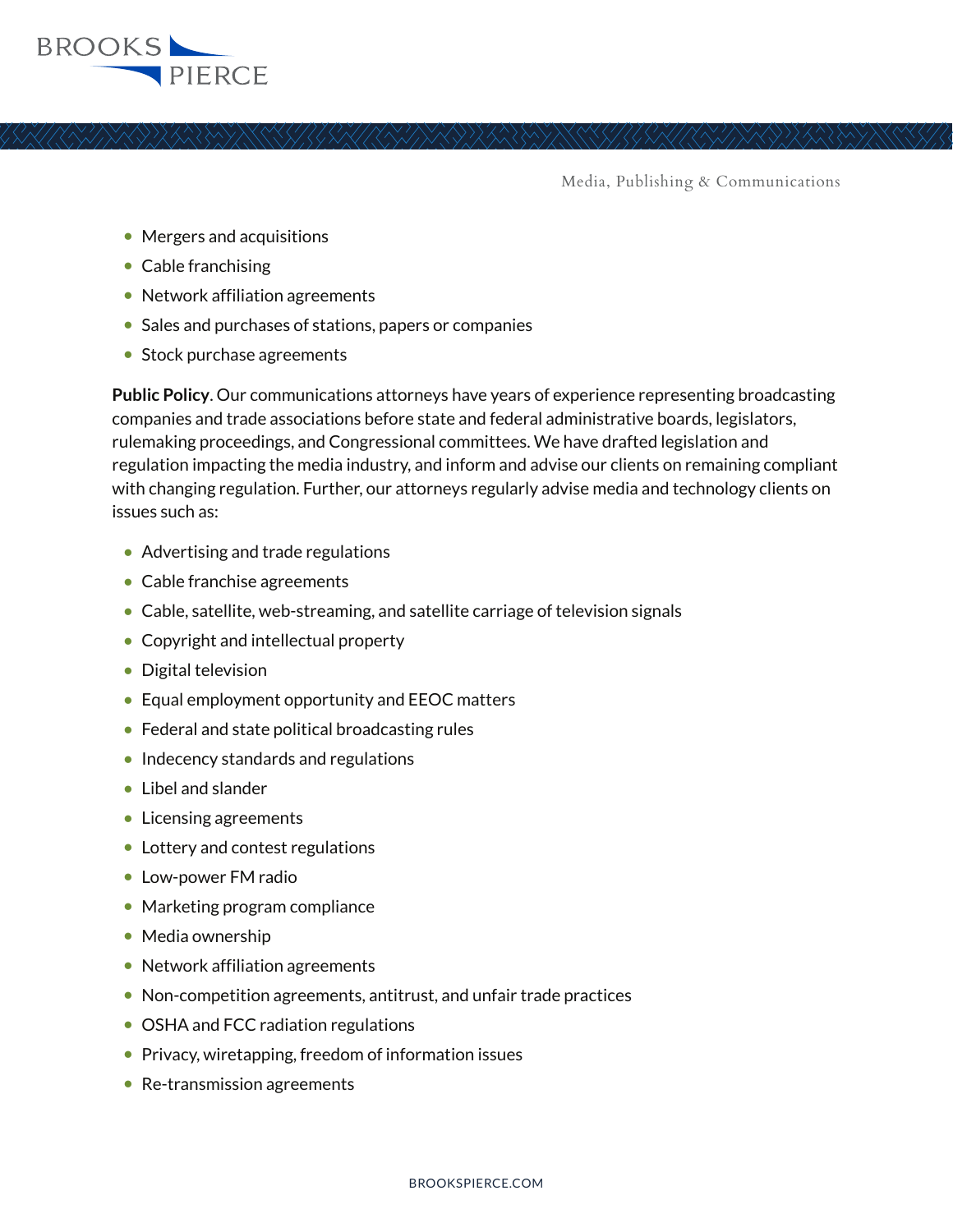

- Siting of broadcast towers
- Syndicated program exclusivity
- Telemarketing, open meetings and public records laws
- Television/radio regulation and deregulation
- Tower leasing agreements
- Trade secret agreements
- Trademarks and service marks
- UAS/Drone use
- Unfair competition

We represent dozens of public and privately held broadcast, cable television, newspaper and publishing, telephone, and technology companies and organizations. Our clients have included some of the nation's most prominent media and technology companies. A list of our firm's media clients is available upon request.

Our attorneys have taught classes, authored books, and led nationwide seminars on the intricacies of media law. Many of our clients, from locally owned, small family companies to multi-million dollar national corporations, have retained us for years because of our extensive experience and continued success.

How can our communications attorneys help you?

#### **EXPERIENCE**

Quincy Media, Inc. 09.28.2021

The E.W. Scripps Company 01.26.2021

#### **PEOPLE**

Julia C. Ambrose Marc D. Bishop B. J. Patrick Cross Eric M. David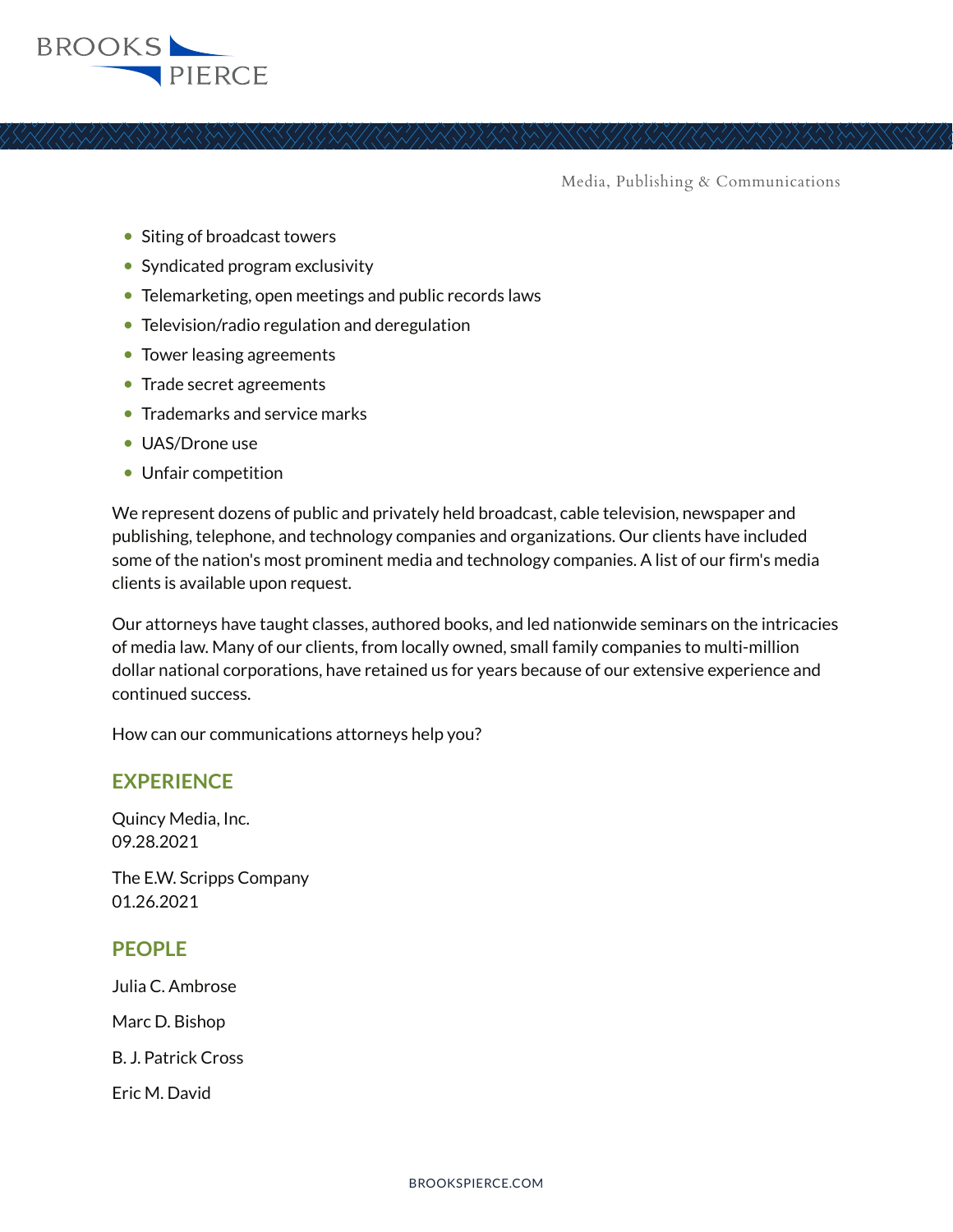

J. Benjamin Davis

Patricia Goodson

Stephen Hartzell

Noah Hock

Patrick J. Johnson

Katelyn Kingsbury

David Kushner

Micole Little

Timothy G. Nelson

Gary S. Parsons

Mark J. Prak

Coe W. Ramsey

David W. Sar

John H. Small

Elizabeth Spainhour

Marcus Trathen

Ed Turlington

Thomas G. Varnum

#### **NEWSROOM**

#### **News**

Mark Prak Named a Trustee of the National Association of Broadcasters Political Action Committee 06.17.2022